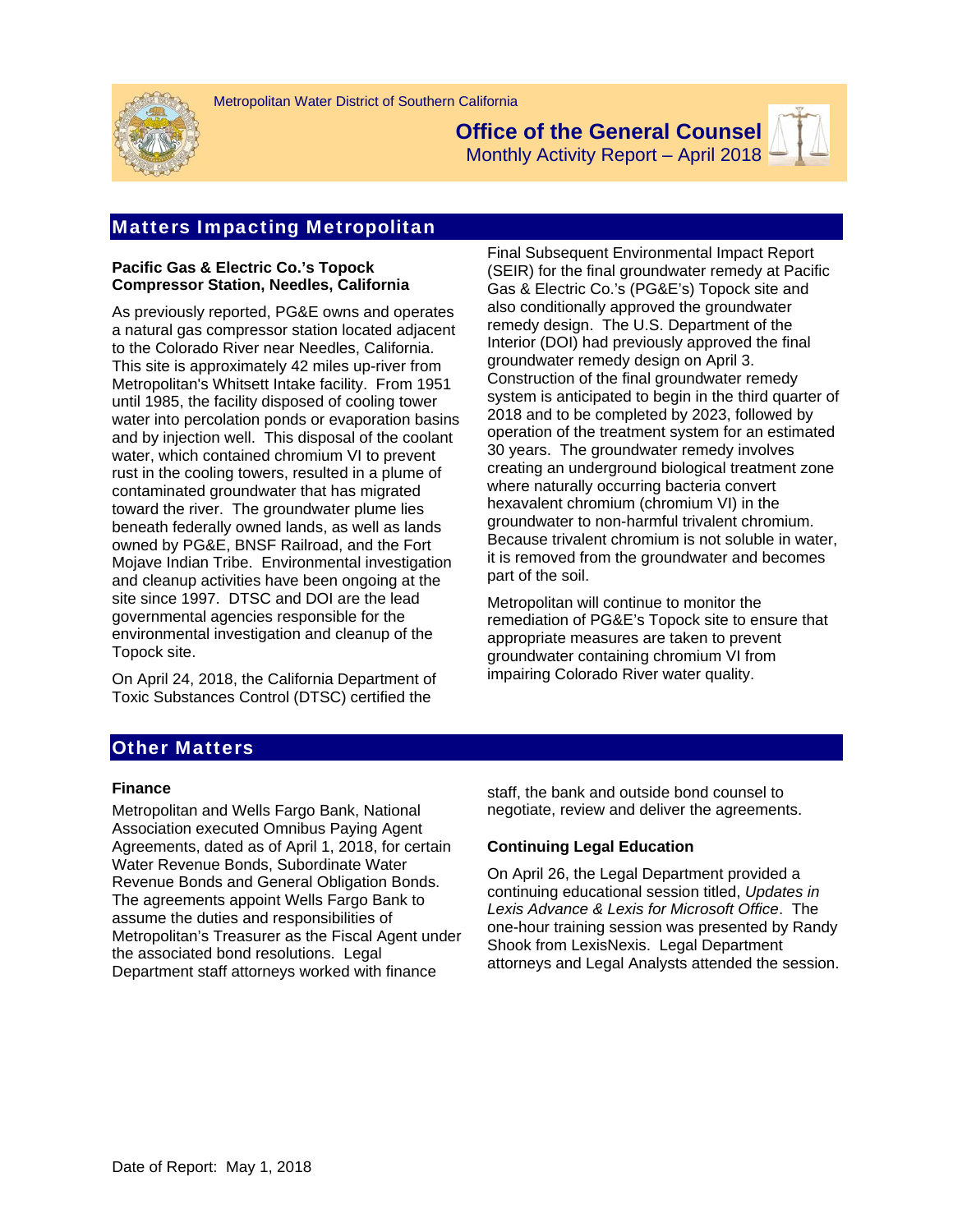# Matters Received by the Legal Department

| <b>Category</b>                                          | Received       | Description                                                                                                      |                                                                                                                                                                               |
|----------------------------------------------------------|----------------|------------------------------------------------------------------------------------------------------------------|-------------------------------------------------------------------------------------------------------------------------------------------------------------------------------|
| <b>Government Code</b><br>Claims                         | $\overline{2}$ | Claims for (1) an auto accident involving a MWD vehicle, and<br>(2) damage to claimant vehicle from open manhole |                                                                                                                                                                               |
| <b>Requests Pursuant</b><br>to the Public Records<br>Act | 15             | Requestor                                                                                                        | <b>Documents Requested</b>                                                                                                                                                    |
|                                                          |                | <b>AECOM</b>                                                                                                     | As-built information for existing<br>utilities at project area in Arcadia                                                                                                     |
|                                                          |                | Cal Poly Pomona Student                                                                                          | Data on cost, amount of energy<br>used, and carbon footprint to<br>import water                                                                                               |
|                                                          |                | 4 Requests: (1) Civilian Agency,<br>(2) Fraser Communications,<br>(3) IW Group, and (4) Sensis<br>Agency         | Score summary sheets and<br>proposals submitted in response<br>to MWD's request for proposal for<br>Water Awareness and<br><b>Conservation Advertising</b><br><b>Services</b> |
|                                                          |                | <b>Culver City Fire Department</b>                                                                               | MWD emergency contacts and<br>emergency preparedness plans                                                                                                                    |
|                                                          |                | <b>DRC</b> Engineering                                                                                           | Drawings of existing utilities<br>surrounding project on Valley<br>Boulevard in Los Angeles                                                                                   |
|                                                          |                | Genscape                                                                                                         | Historical data on MWD's<br>electrical demand from CAISO                                                                                                                      |
|                                                          |                | Ironworkers Local 483                                                                                            | Contract documents for Deep<br>Creek Hydroelectric Project                                                                                                                    |
|                                                          |                | Pacific Institute                                                                                                | Data on rebates for turf removal<br>and replacement on commercial<br>properties                                                                                               |
|                                                          |                | Private Citizen                                                                                                  | <b>Communications with Governor's</b><br>office on water tunnel project<br>since January 1, 2018                                                                              |
|                                                          |                | Psomas                                                                                                           | Underground utility information for<br>proposed rehabilitation of a city<br>well in Santa Ana                                                                                 |
|                                                          |                | Student, UC Riverside                                                                                            | Type, amount and cost of energy<br>for the five pumping stations<br>along the Colorado River<br>Aqueduct                                                                      |
|                                                          |                | Voice of San Diego                                                                                               | Letter from Residents for<br>Sustainable Mojave Development                                                                                                                   |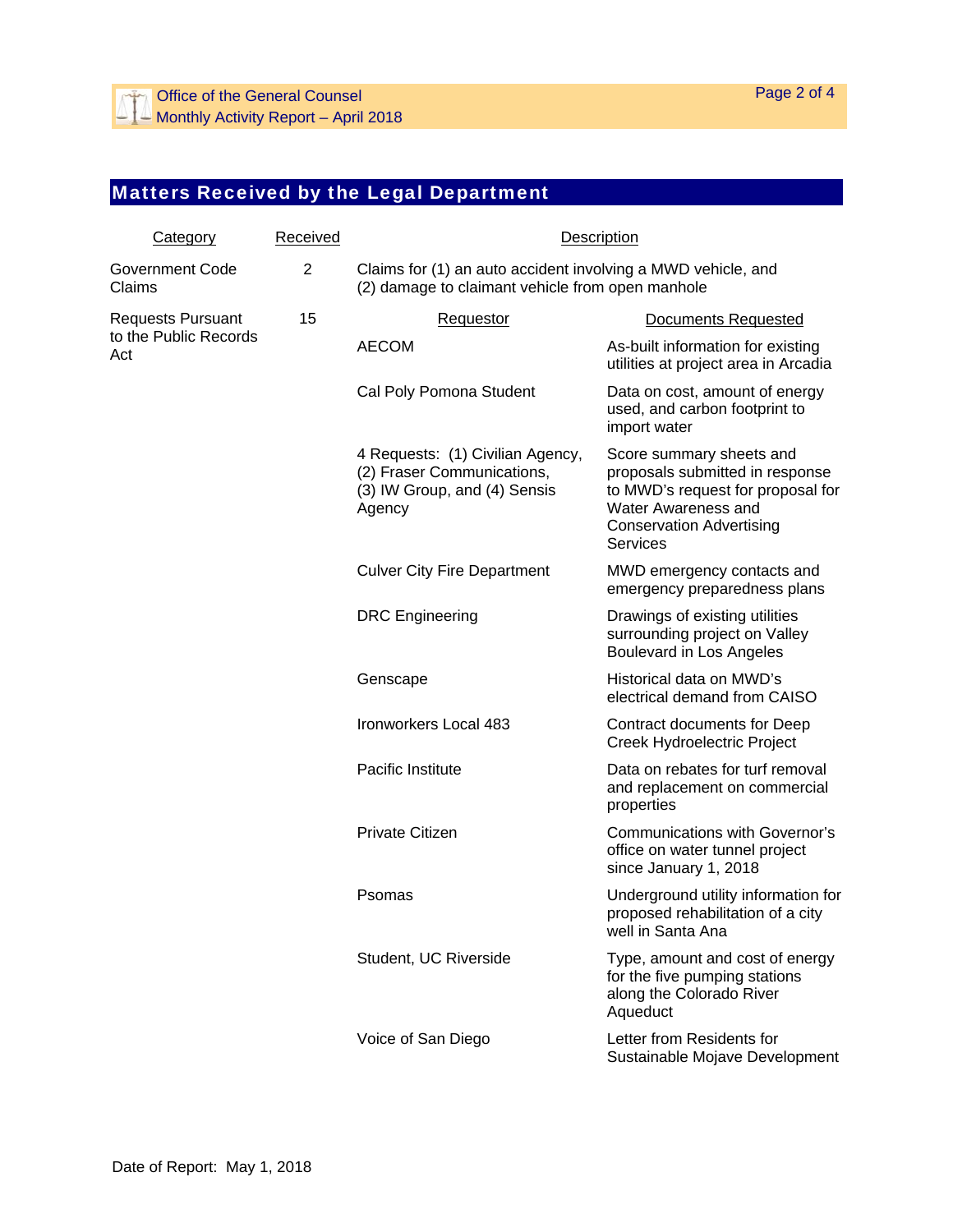| <b>Office of the General Counsel</b><br>Monthly Activity Report - April 2018 |   | Page 3 of 4                                                                                                                                                                                                                                                                                                                                                                                                                                                                                        |
|------------------------------------------------------------------------------|---|----------------------------------------------------------------------------------------------------------------------------------------------------------------------------------------------------------------------------------------------------------------------------------------------------------------------------------------------------------------------------------------------------------------------------------------------------------------------------------------------------|
| <b>Other Matters</b>                                                         | 4 | (1) Petition for Joinder of MWD and California Claims Management<br>Services filed by defendant insurance carrier CIGA in a workers'<br>compensation matter involving an employee of a company hired by<br>MWD for janitorial services, (3) notice of settlement in U.S. District<br>Court in New Jersey relating to the purchase of ductile iron pipe<br>fittings, (4) notice of settlement among various state attorneys general<br>and Deutsche Bank AG relating to financial transactions that |
|                                                                              |   | referenced benchmark interest rates such as LIBOR, EURIBOR or<br>TIBOR, and (4) a wage garnishment. These notices of settlement                                                                                                                                                                                                                                                                                                                                                                    |

potentially pertain to MWD but may have no impact.